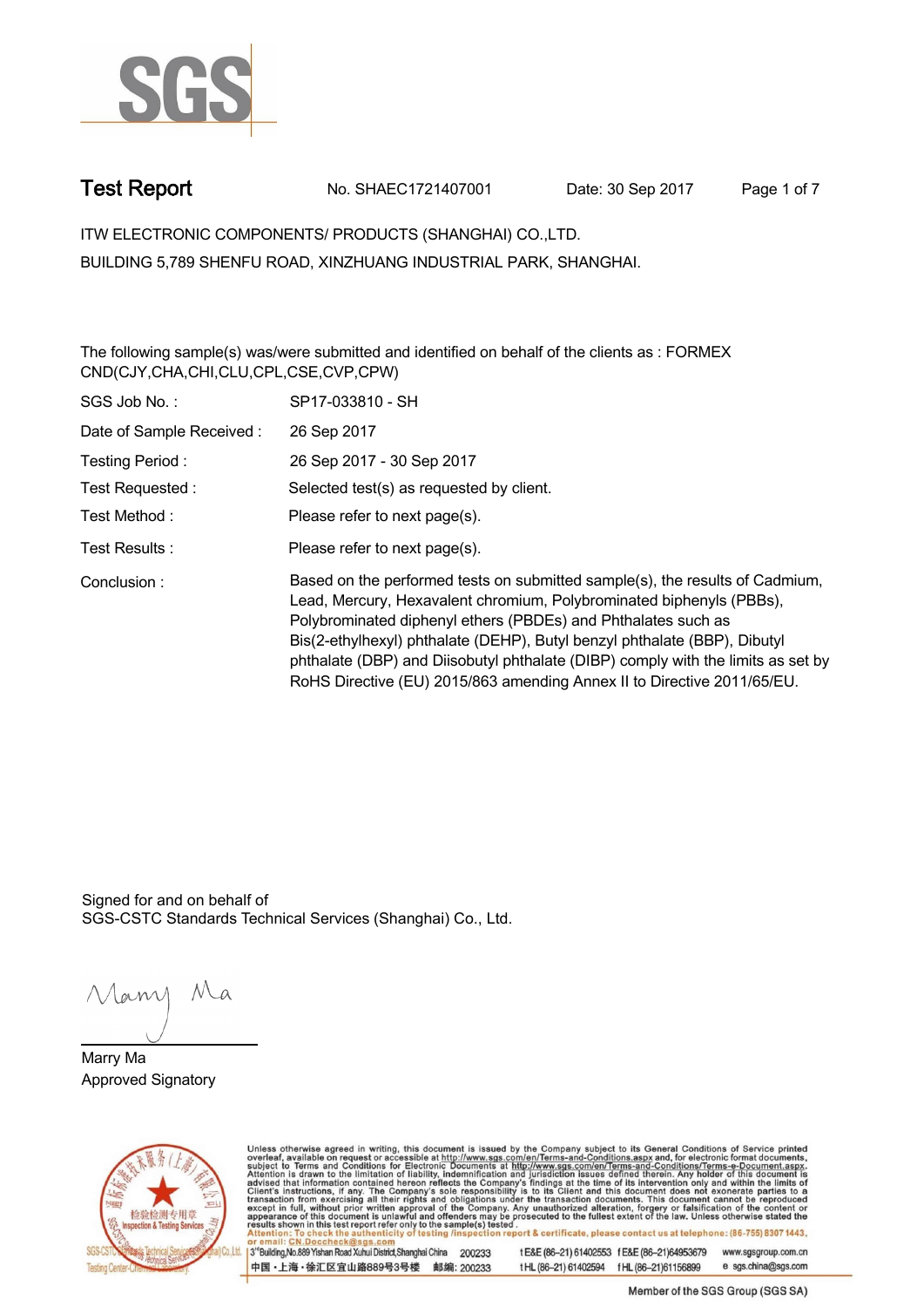

**Test Report. No. SHAEC1721407001 Date: 30 Sep 2017. Page 2 of 7.**

**Test Results :.**

**Test Part Description : .**

| Specimen No.    | SGS Sample ID    | <b>Description</b>       |  |
|-----------------|------------------|--------------------------|--|
| SN <sub>1</sub> | SHA17-214070.001 | <b>Black solid sheet</b> |  |

- **Remarks :.(1) 1 mg/kg = 1 ppm = 0.0001% .**
	- **(2) MDL = Method Detection Limit .**
	- **(3) ND = Not Detected ( < MDL ) .**
	- **(4) "-" = Not Regulated .**

### **RoHS Directive (EU) 2015/863 amending Annex II to Directive 2011/65/EU.**

**Test Method :. With reference to IEC 62321-4:2013, IEC62321-5:2013, IEC62321-7-2:2017 , IEC 62321-6:2015 and IEC62321-8:2017, analyzed by ICP-OES , UV-Vis and GC-MS . .**

| <u>Test Item(s)</u>          | <u>Limit</u>             | <u>Unit</u> | <b>MDL</b>               | 001       |
|------------------------------|--------------------------|-------------|--------------------------|-----------|
| Cadmium (Cd)                 | 100                      | mg/kg       | $\overline{c}$           | ND        |
| Lead (Pb)                    | 1000                     | mg/kg       | 2                        | <b>ND</b> |
| Mercury (Hg)                 | 1000                     | mg/kg       | 2                        | ND        |
| Hexavalent Chromium (Cr(VI)) | 1000                     | mg/kg       | 8                        | ND        |
| Sum of PBBs                  | 1000                     | mg/kg       | $\overline{\phantom{a}}$ | <b>ND</b> |
| Monobromobiphenyl            | -                        | mg/kg       | 5                        | <b>ND</b> |
| Dibromobiphenyl              | $\overline{\phantom{0}}$ | mg/kg       | 5                        | <b>ND</b> |
| Tribromobiphenyl             | $\overline{\phantom{0}}$ | mg/kg       | 5                        | <b>ND</b> |
| Tetrabromobiphenyl           | -                        | mg/kg       | 5                        | ND        |
| Pentabromobiphenyl           | $\overline{\phantom{0}}$ | mg/kg       | 5                        | ND        |
| Hexabromobiphenyl            | -                        | mg/kg       | 5                        | ND        |
| Heptabromobiphenyl           | $\overline{\phantom{a}}$ | mg/kg       | 5                        | <b>ND</b> |
| Octabromobiphenyl            | -                        | mg/kg       | 5                        | <b>ND</b> |
| Nonabromobiphenyl            | -                        | mg/kg       | 5                        | ND        |
| Decabromobiphenyl            | $\overline{a}$           | mg/kg       | 5                        | <b>ND</b> |
| Sum of PBDEs                 | 1000                     | mg/kg       | $\overline{\phantom{a}}$ | <b>ND</b> |
| Monobromodiphenyl ether      | -                        | mg/kg       | 5                        | ND        |
| Dibromodiphenyl ether        | ۰                        | mg/kg       | 5                        | <b>ND</b> |
| Tribromodiphenyl ether       | -                        | mg/kg       | 5                        | ND        |
| Tetrabromodiphenyl ether     |                          | mg/kg       | 5                        | <b>ND</b> |



Unless otherwise agreed in writing, this document is issued by the Company subject to its General Conditions of Service printed overleaf, available on request or accessible at http://www.sgs.com/en/Terms-and-Conditions.asp

3<sup>rd</sup>Building, No.889 Yishan Road Xuhui District, Shanghai China 200233 中国·上海·徐汇区宜山路889号3号楼 邮编: 200233 t E&E (86-21) 61402553 f E&E (86-21)64953679 www.sgsgroup.com.cn

t HL (86-21) 61402594 f HL (86-21) 61156899 e sgs.china@sgs.com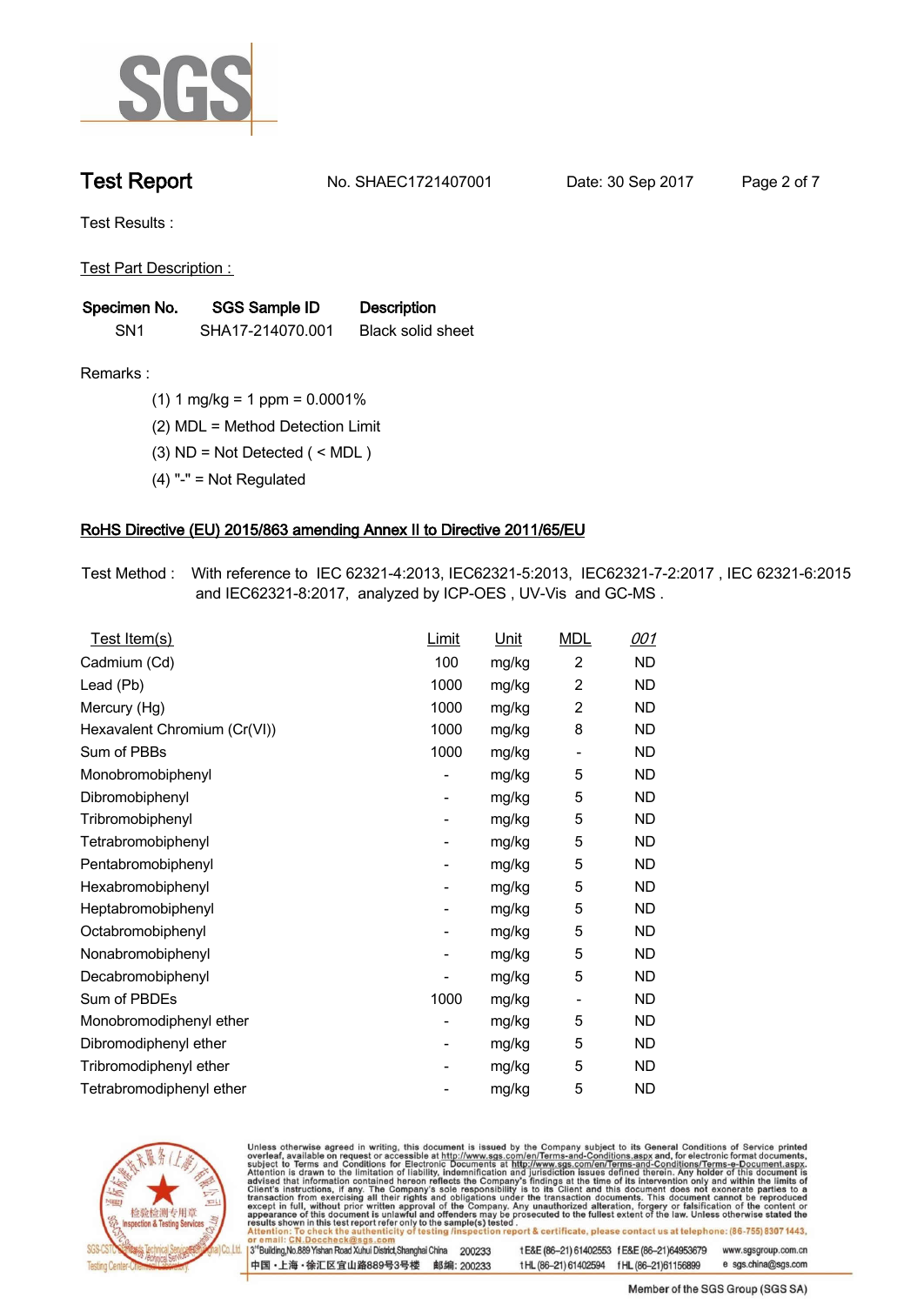

**Test Report No. SHAEC1721407001** Date: 30 Sep 2017 Page 3 of 7

| Test Item(s)                      | Limit                    | <u>Unit</u> | <b>MDL</b> | <u>001</u> |
|-----------------------------------|--------------------------|-------------|------------|------------|
| Pentabromodiphenyl ether          | ۰                        | mg/kg       | 5          | ND.        |
| Hexabromodiphenyl ether           | ۰.                       | mg/kg       | 5          | ND.        |
| Heptabromodiphenyl ether          | ۰                        | mg/kg       | 5          | ND         |
| Octabromodiphenyl ether           | ۰                        | mg/kg       | 5          | ND.        |
| Nonabromodiphenyl ether           | $\overline{\phantom{a}}$ | mg/kg       | 5          | ND.        |
| Decabromodiphenyl ether           | ۰                        | mg/kg       | 5          | ND.        |
| Di-butyl Phthalate (DBP)          | 1000                     | mg/kg       | 50         | ND.        |
| Benzyl Butyl Phthalate (BBP)      | 1000                     | mg/kg       | 50         | <b>ND</b>  |
| Di-2-Ethyl Hexyl Phthalate (DEHP) | 1000                     | mg/kg       | 50         | ND.        |
| Diisobutyl Phthalates (DIBP)      | 1000                     | mg/kg       | 50         | <b>ND</b>  |

**Notes :.**

**(1) The maximum permissible limit is quoted from RoHS Directive (EU) 2015/863. IEC 62321 series is equivalent to EN 62321 series**

 **http://www.cenelec.eu/dyn/www/f?p=104:30:1742232870351101::::FSP\_ORG\_ID,FSP\_LANG\_ID: 1258637,25**

**(2) On 4 June 2015, Commission Directive (EU) 2015/863 was published in the Official Journal of the European Union (OJEU) to include the phthalates BBP, DBP, DEHP and DIBP into ANNEX II of the Rohs Recast Directive. The new law restricts each phthalate to no more than 0.1% in each homogeneous material of an electrical product.** 

**(3) The restriction of DEHP, BBP, DBP and DIBP shall apply to medical devices, including in vitro medical devices, and monitoring and control instruments, including industrial monitoring and control instruments, from 22 July 2021.**

**(4) The restriction of DEHP, BBP, DBP and DIBP shall not apply to cables or spare parts for the repair, the reuse, the updating of functionalities or upgrading of capacity of EEE placed on the market before 22 July 2019, and of medical devices, including in vitro medical devices, and monitoring and control instruments, including industrial monitoring and control instruments, placed on the market before 22 July 2021.** 

**(5) The restriction of DEHP, BBP and DBP shall not apply to toys which are already subject to the restriction of DEHP, BBP and DBP through entry 51 of Annex XVII to Regulation (EC) No 1907/2006. .**

### **Halogen.**

**Test Method :. With reference to EN 14582: 2007, analysis was performed by Ion Chromatograph (IC). .**

| <u>Test Item(s)</u> | <u>Unit</u> | <u>MDL</u> | <u>001</u> |
|---------------------|-------------|------------|------------|
| Chlorine (CI)       | mg/kg       | 50         | <b>ND</b>  |
| Bromine (Br)        | mg/kg       | - 50       | <b>ND</b>  |



Unless otherwise agreed in writing, this document is issued by the Company subject to its General Conditions of Service printed overleaf, available on request or accessible at http://www.sgs.com/en/Terms-and-Conditions.asp results shown in this test report refer only to the sample(s) tested report & certificate, please contact us at telephone: (86-755) 8307 1443, 3<sup>rd</sup> Building, No.889 Yishan Road Xuhui District, Shanghai China t E&E (86-21) 61402553 f E&E (86-21)64953679 www.sgsgroup.com.cn 200233 中国·上海·徐汇区宜山路889号3号楼 邮编: 200233 e sgs.china@sgs.com tHL (86-21) 61402594 fHL (86-21) 61156899

Member of the SGS Group (SGS SA)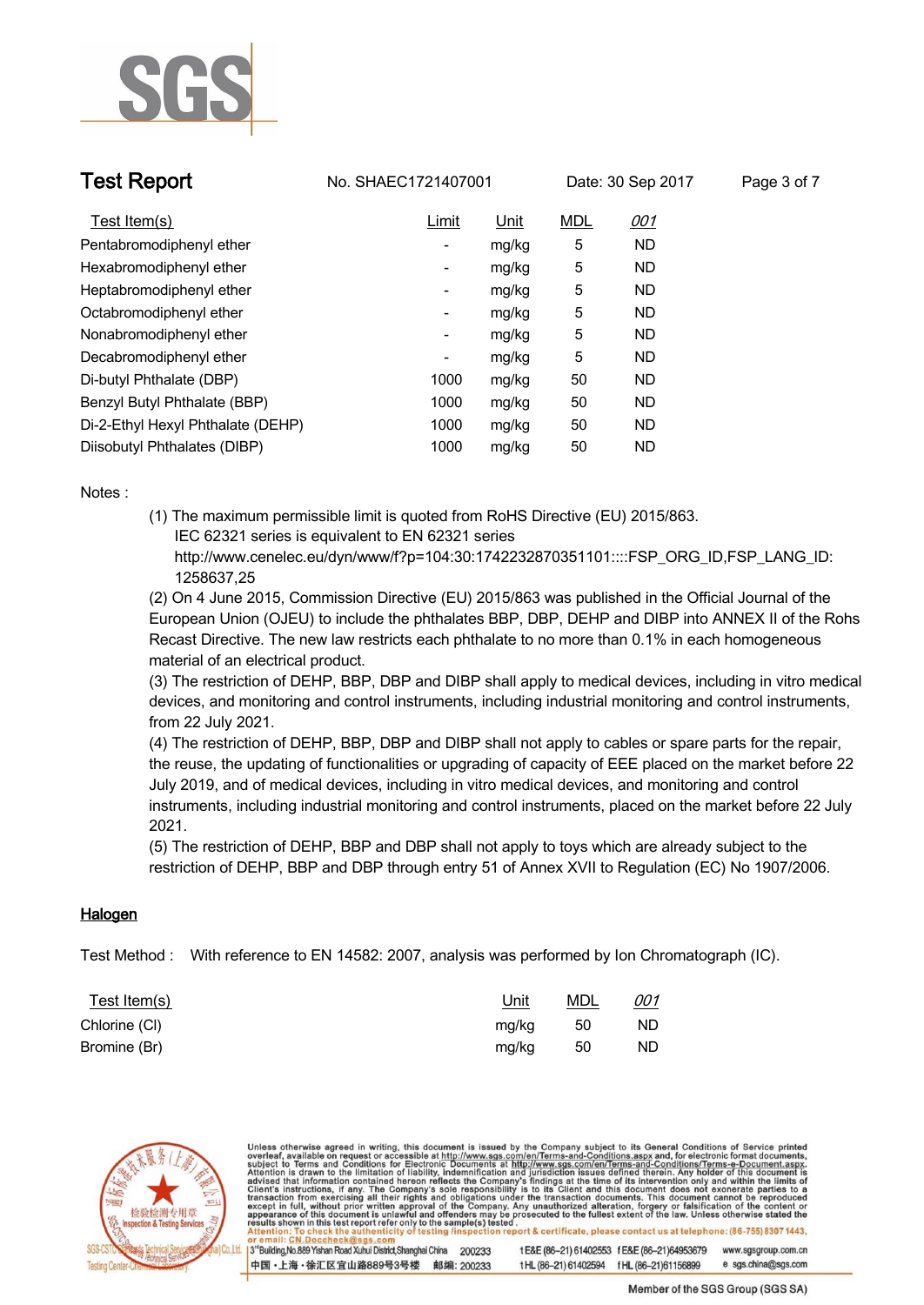

**Test Report. No. SHAEC1721407001 Date: 30 Sep 2017. Page 4 of 7.**

### **ATTACHMENTS**

# **Pb/Cd/Hg/Cr6+/PBBs/PBDEs Testing Flow Chart**

1) Name of the person who made testing: Meria Jin/Gary Xu/ Rony Chen/Sielina Song

2) Name of the person in charge of testing: Jan Shi/Jessy Huang/Luna Xu/Shara Wang

3) These samples were dissolved totally by pre-conditioning method according to below flow chart.

(Cr6+ and PBBs/PBDEs test method excluded)





Unless otherwise agreed in writing, this document is issued by the Company subject to its General Conditions of Service printed overleaf, available on request or accessible at http://www.sgs.com/en/Terms-and-Conditions.asp ion report & certificate, please contact us at telephone: (86-755) 8307 1443, esting/ins

13<sup>rd</sup> Building, No.889 Yishan Road Xuhui District, Shanghai China 200233 中国·上海·徐汇区宜山路889号3号楼 邮编: 200233 tE&E (86-21) 61402553 fE&E (86-21)64953679 www.sgsgroup.com.cn

t HL (86-21) 61402594 f HL (86-21)61156899 e sgs.china@sgs.com

Member of the SGS Group (SGS SA)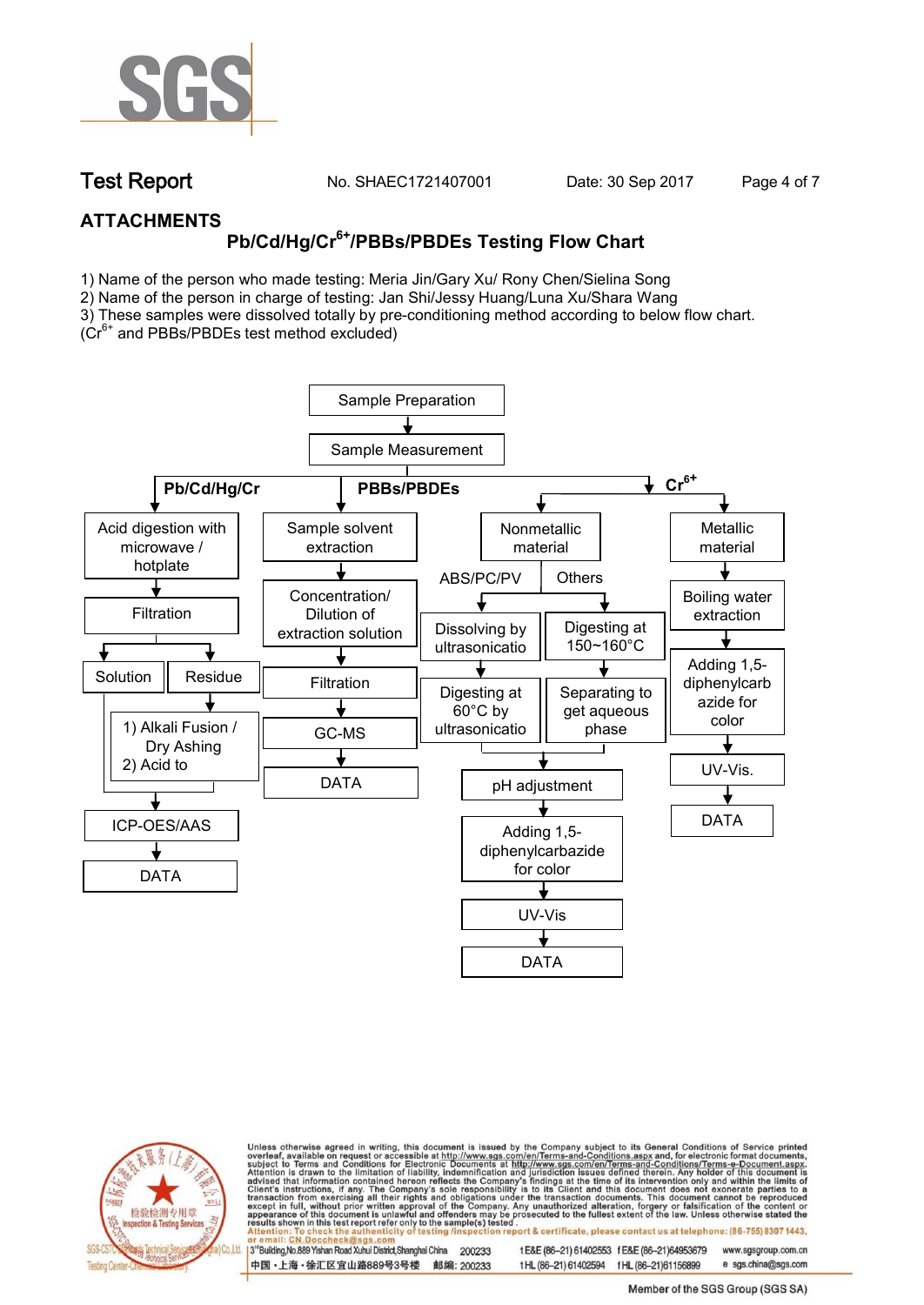

**Test Report. No. SHAEC1721407001 Date: 30 Sep 2017. Page 5 of 7.**

# **ATTACHMENTS**

### **Phthalates Testing Flow Chart**

- 1) Name of the person who made testing: Sherlock Gao
- 2) Name of the person in charge of testing: Jessy Huang





Unless otherwise agreed in writing, this document is issued by the Company subject to its General Conditions of Service printed overleaf, available on request or accessible at http://www.sgs.com/en/Terms-and-Conditions.asp

3<sup>rd</sup>Building, No.889 Yishan Road Xuhui District, Shanghai China 200233 中国·上海·徐汇区宜山路889号3号楼 邮编: 200233 t E&E (86-21) 61402553 f E&E (86-21)64953679 www.sgsgroup.com.cn t HL (86-21) 61402594 f HL (86-21) 61156899 e sgs.china@sgs.com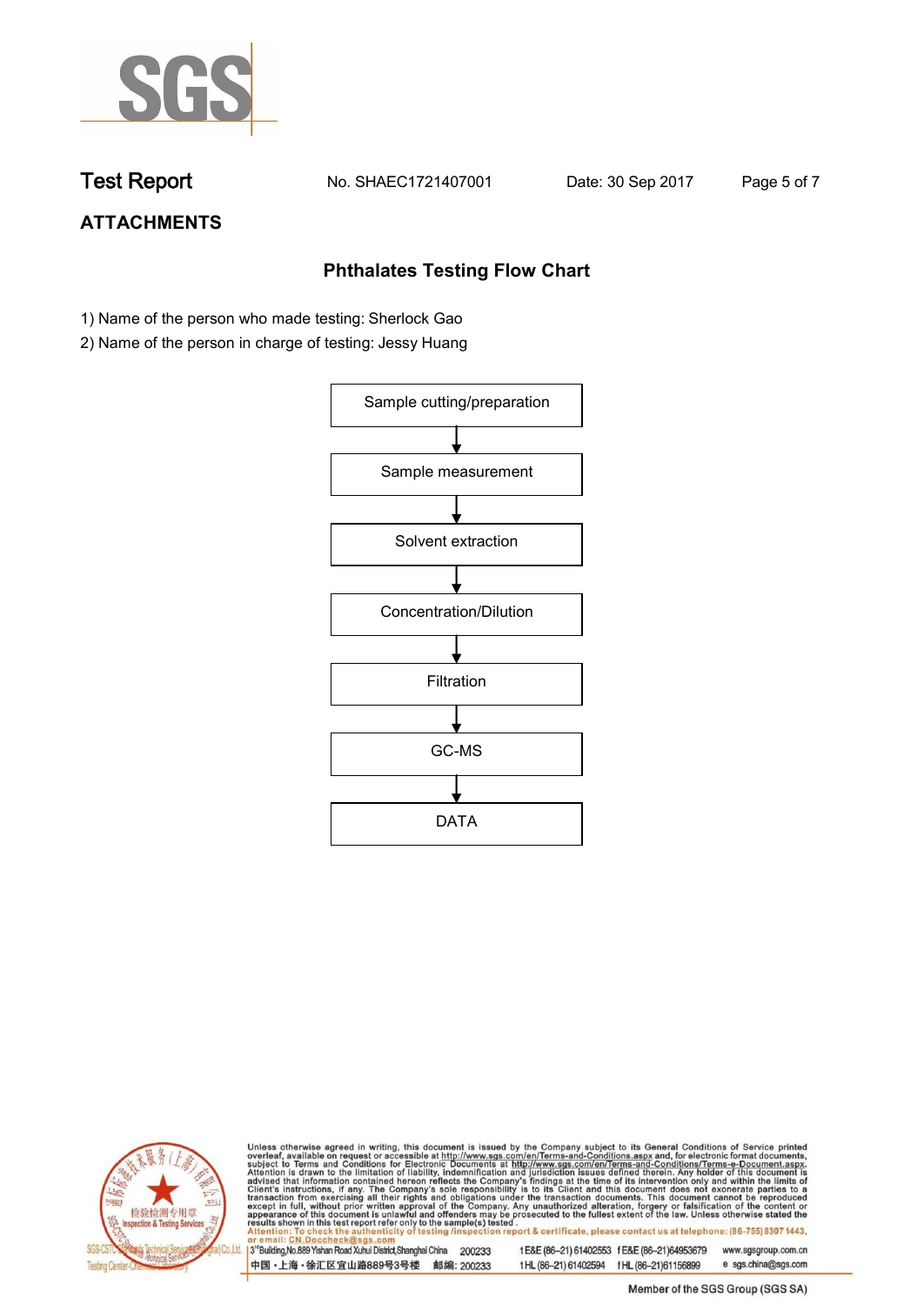

**Test Report. No. SHAEC1721407001 Date: 30 Sep 2017. Page 6 of 7.**

## **ATTACHMENTS**

### **Halogen Testing (oxygen bomb) Flow Chart**

- 1) Name of the person who made testing: Kevin Xu
- 2) Name of the person in charge of testing: Sisily Yin





Unless otherwise agreed in writing, this document is issued by the Company subject to its General Conditions of Service printed overleaf, available on request or accessible at http://www.sgs.com/en/Terms-and-Conditions.asp

3<sup>rd</sup>Building, No.889 Yishan Road Xuhui District, Shanghai China 200233 中国·上海·徐汇区宜山路889号3号楼 邮编: 200233

t E&E (86-21) 61402553 f E&E (86-21)64953679 www.sgsgroup.com.cn t HL (86-21) 61402594 f HL (86-21) 61156899 e sgs.china@sgs.com